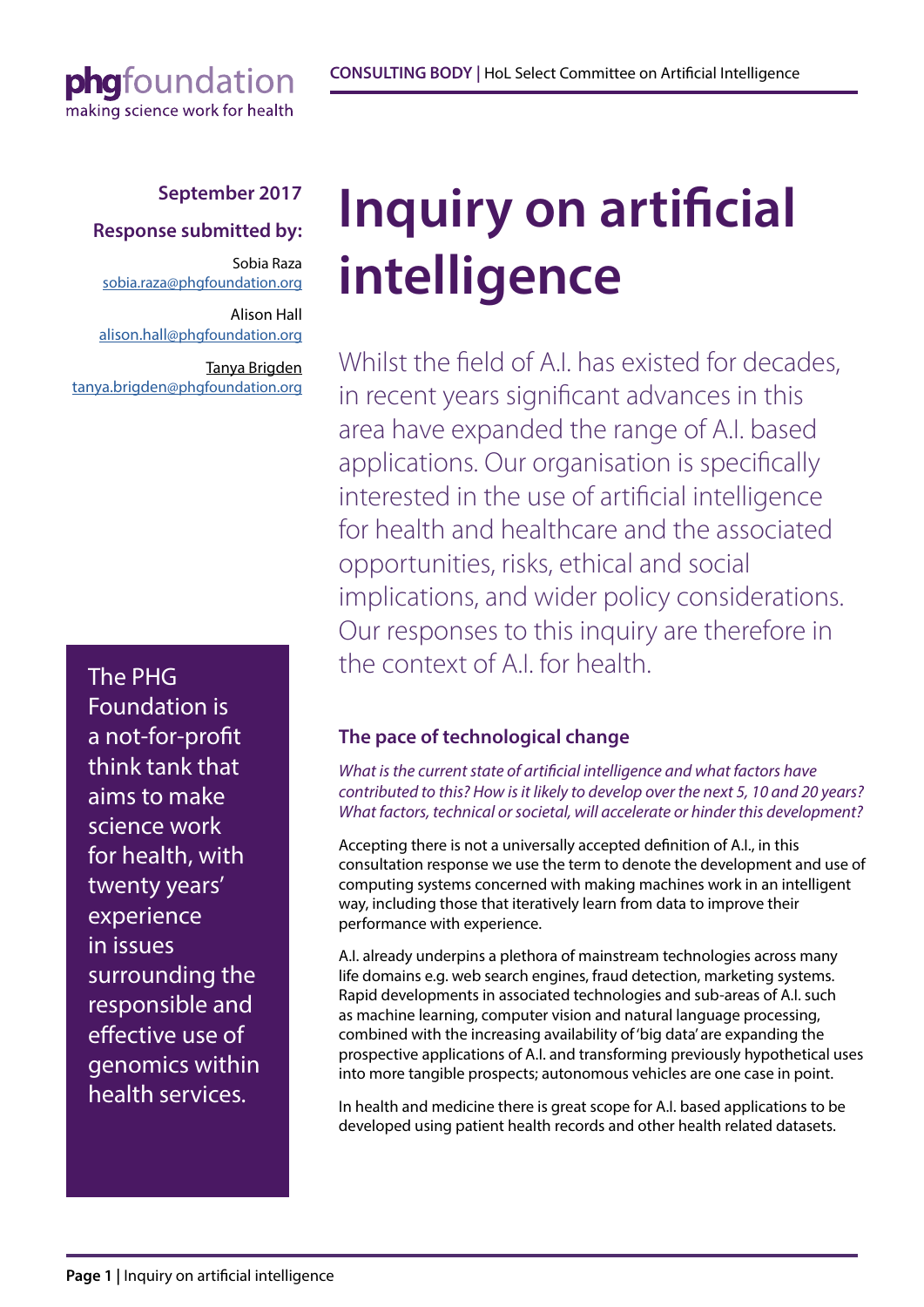In health and medicine there is great scope for A.I. based applications to be developed using patient health records and other health related datasets.

When applied to these datasets, the view is that A.I. approaches may:

- Help to identify new disease biomarkers and refine understanding of disease
- Be used to make predictions about health and disease risk and potentially to stratify populations according to these predictions to better target appropriate interventions
- Inform and underpin new medical diagnostics, helping to develop more targeted treatments, and treat and manage patients and individuals on a more 'personalised' basis.

A.I. approaches are already beginning to demonstrate potential utility for very specific medical applications, examples including:

- Automation of medical image analysis e.g. in radiology
- Risk management support tools e.g. to identify patients at high risk of hospital readmission, or acute kidney injury

Beyond these highly targeted applications, the wider and large-scale use of A.I. in health is further from realisation due to practical, technical, and societal factors.

In our view, the key factors that are most likely to impact on the pace of A.I. based developments in health include:

- Data availability for 'training' i.e. developing A.I. based algorithms
- Cross-sector collaboration particularly between the computing (A.I.) and the healthcare and medical research domains
- The ability to collate enriched health datasets and share data within and between those sectors collaborating to develop health related A.I. applications
- The challenge in securing public trust in sharing health data, particularly with private sector developers
- Difficulties in predetermining user perception and preference concerning A.I. based health devices – especially where the tools interface directly with patients and the publics

#### *Is the current level of excitement which surrounds artificial intelligence warranted?*

There is a great degree of excitement and discourse surrounding the potential impact of A.I. in health and medicine, which stems from the potential to derive new insights from health datasets. Whilst A.I. does hold great promise to benefit patients and health systems, we believe the current levels of excitement should be tempered by the immediate practical challenges and wider considerations to developing health related and medical A.I. applications, these include:

• Technical obstacles to obtaining health data sets: not least due to the slow pace of health record digitisation, but also the lack of data standards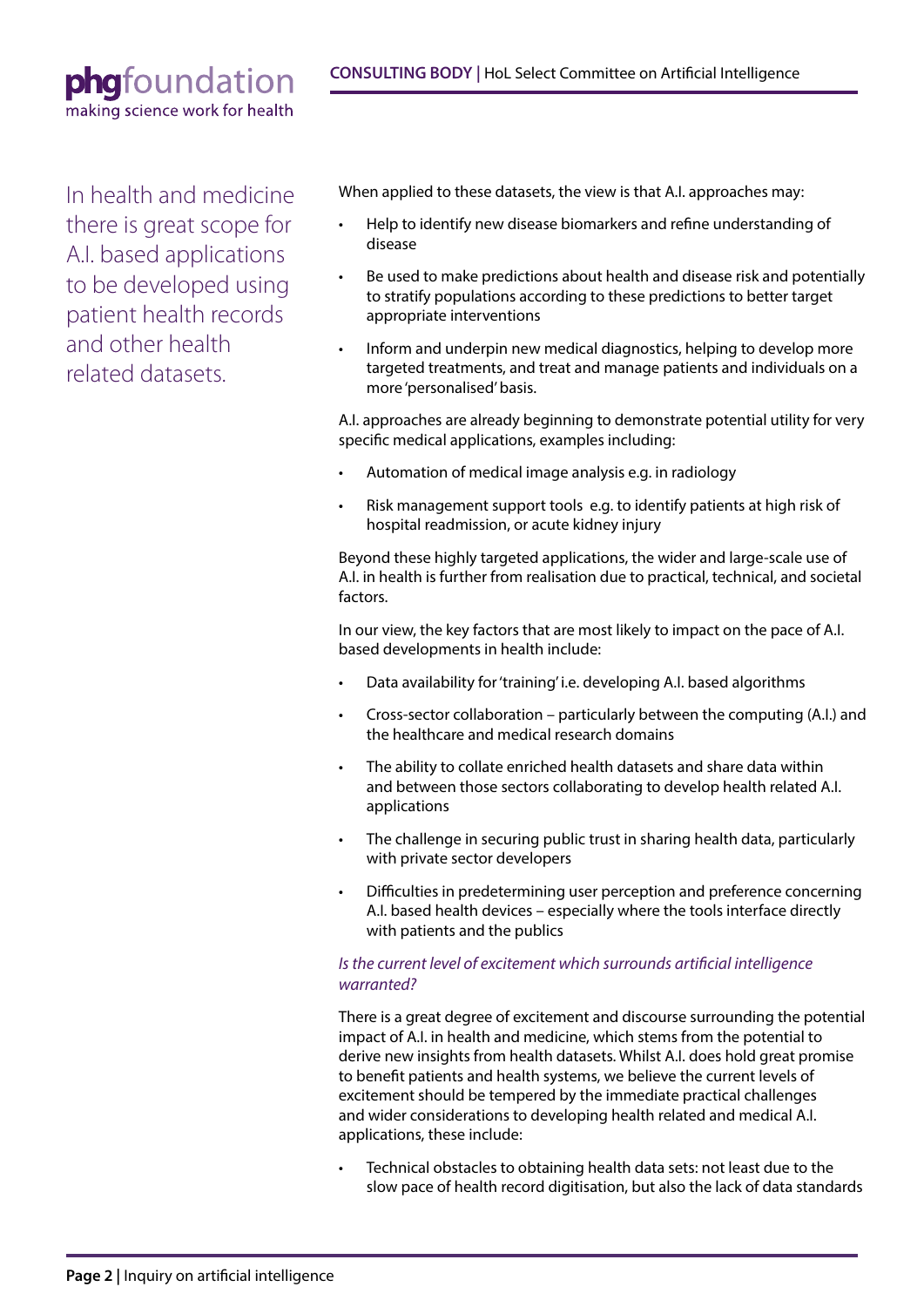

and interoperability

- Technical challenges to collating citizen generated health-relevant data (e.g. from wearables and monitors) and integrating this with health records
- The need for greater collaboration between A.I. experts and medical professionals in order to better define and prioritise the areas to which A.I. could be applied
- Uncertainly surrounding the impact of upcoming regulatory changes (such as the EU General Data Protection Regulation (GDPR) coming into force) on the legitimacy of data processing and data profiling
- Uncertainty regarding the implementation of the proposals set out by the National Data Guardian (for Health and Social Care) on 'data security and consent and 'opt-outs' recently accepted by the Government , and specifically the impact of an 'opt-out' on the availability and completeness of datasets , as this will influence the ability to develop and use A.I. tools which can serve a diverse U.K. population.

#### **Impact on society**

#### *How can the general public best be prepared for more widespread use of artificial intelligence?*

Across a range of sectors the more widespread use of A.I. is expected to impact upon the current job market, including in healthcare. Whilst some forms of health employment may be displaced by A.I. technologies, there is also the potential for new types of employment to be created, and the need for collaboration between health professionals and the A.I. sector will be increasingly important.

The public must therefore be prepared for an A.I. integrated healthcare workspace. This will require education and training to place greater focus on skillsets that arguably cannot easily be displaced by A.I. such as creativity, effective social interaction, manual dexterity and intelligence.

As the future job market may be much more fluid, support and incentives for life-long learning will be important to enable healthcare workers to acquire new skills and retrain for new work.

To prepare the public for the future widespread use of A.I. it is crucial to provide accessible information and ongoing engagement that highlights the existing use of A.I. in many domains of life, including its emerging use for health and healthcare. Encouraging awareness surrounding current uses of the technology may help dissolve misconceptions that fuel opposition. Early engagement, and raising awareness around the potential of A.I. to support, inform and improve healthcare, will prepare the public and health professionals for more extensive interactions with A.I. in the future.

### **Public perception**

*Should efforts be made to improve the public's understanding of, and* 

Whilst A.I. does hold great promise to benefit patients and health systems, we believe the current levels of excitement should be tempered by the immediate practical challenges and wider considerations to developing health related and medical A.I.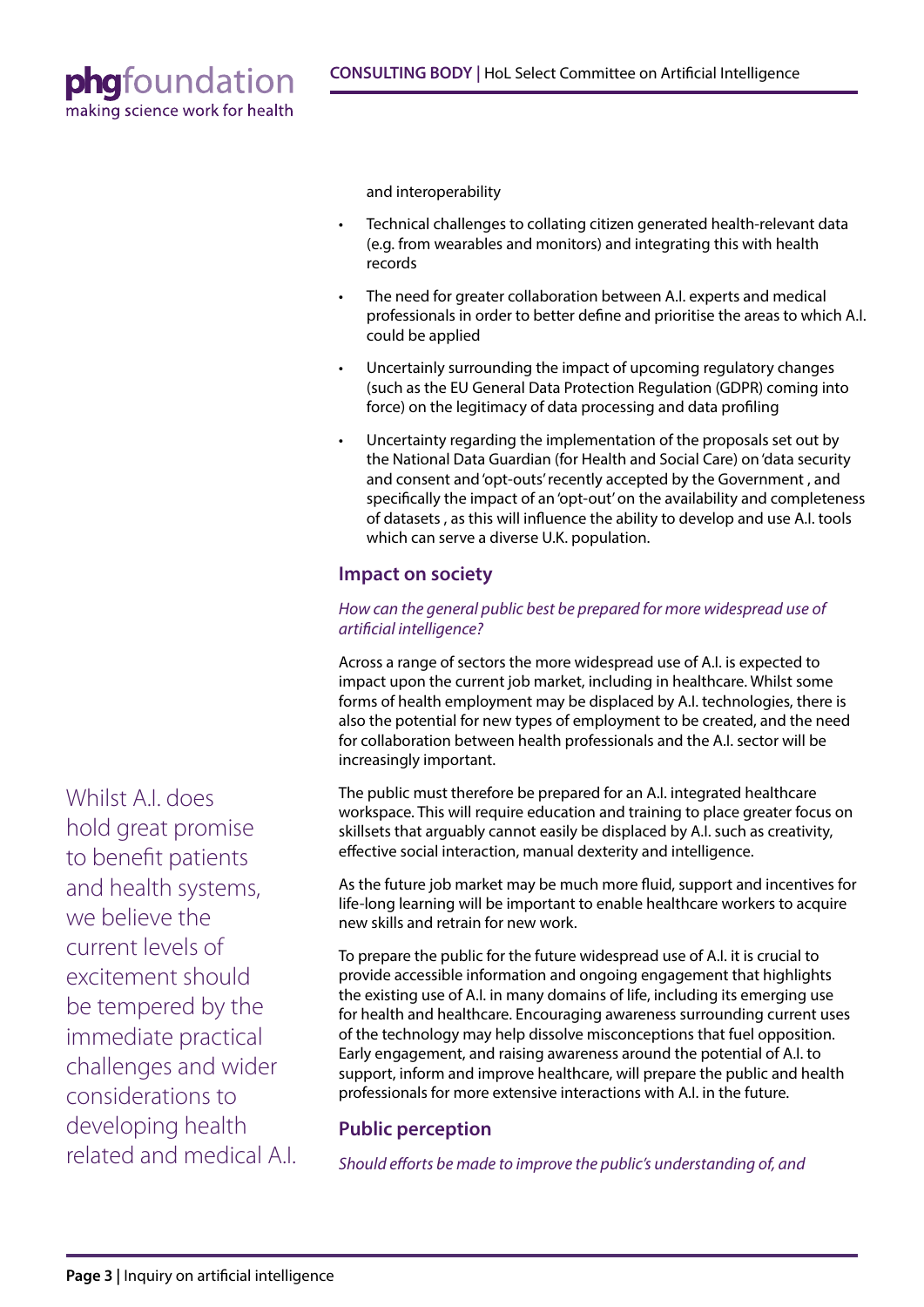Since the development of health based A.I. applications will require collaboration between different sectors, it will be important to embed appropriate frameworks that can both support cross sector data sharing.

#### *engagement with, artificial intelligence? If so, how?*

Since the development of A.I. applications for healthcare is contingent on data availability, public discourse around A.I. should be accompanied by greater engagement around the benefits and risks of sharing health datasets, and a concerted effort to build public trust for sharing health data.

Within the UK, Understanding Patient Data, set up following the National Data Guardian's Review of consent and opt-outs is one important initiative to support conversations with the public, patients, and healthcare professionals about the uses of health information for care. To continue to improve awareness and engagement it is crucial that such efforts are an ongoing rather than a transient programme of work.

The Global Alliance for Genomics and Health (GA4GH) is an organisation committed to improved genomic data sharing on a global basis particularly for medical research. It is developing a number of demonstration projects that explore the use of A.I. to facilitate effective data sharing.

Since the development of health based A.I. applications will require collaboration between different sectors, it will be important to embed appropriate frameworks that can both support cross sector data sharing and also build and reinforce public trust through transparency and engagement about how health data are used.

In the context of healthcare, as A.I. applications develop they have great potential in the future to underpin, inform or support medical enquiries, diagnoses, health monitoring and tailored care. If integrated effectively, there is the opportunity for A.I. to not only enable greater healthcare personalisation, but also alleviate some of the current pressures on the health system. The success of these transformative technologies will in part rely upon the publics' and health professionals' willingness to use them. To realise the benefits of A.I. in health and medicine it will be crucial to encourage public and health professional engagement and provide a factual and transparent view of how developments in A.I. technologies facilitate better health.

*What are the ethical implications of the development and use of artificial intelligence? How can any negative implications be resolved?*

If the datasets used for developing (training) A.I. algorithms which underpin health applications are not sufficiently representative of the populations they are intended to serve, then it is possible the A.I. predictions may not function correctly for sections of the population underrepresented in the 'training' sets.

- 1. To mitigate against potential disparities, it will be crucial for policy makers and those developing A.I. based tools for healthcare to carefully consider population diversity when collating datasets for developing A.I. algorithms
- 2. The objective of equity should therefore be taken seriously by the sector. For example, questions about securing equitable access to research are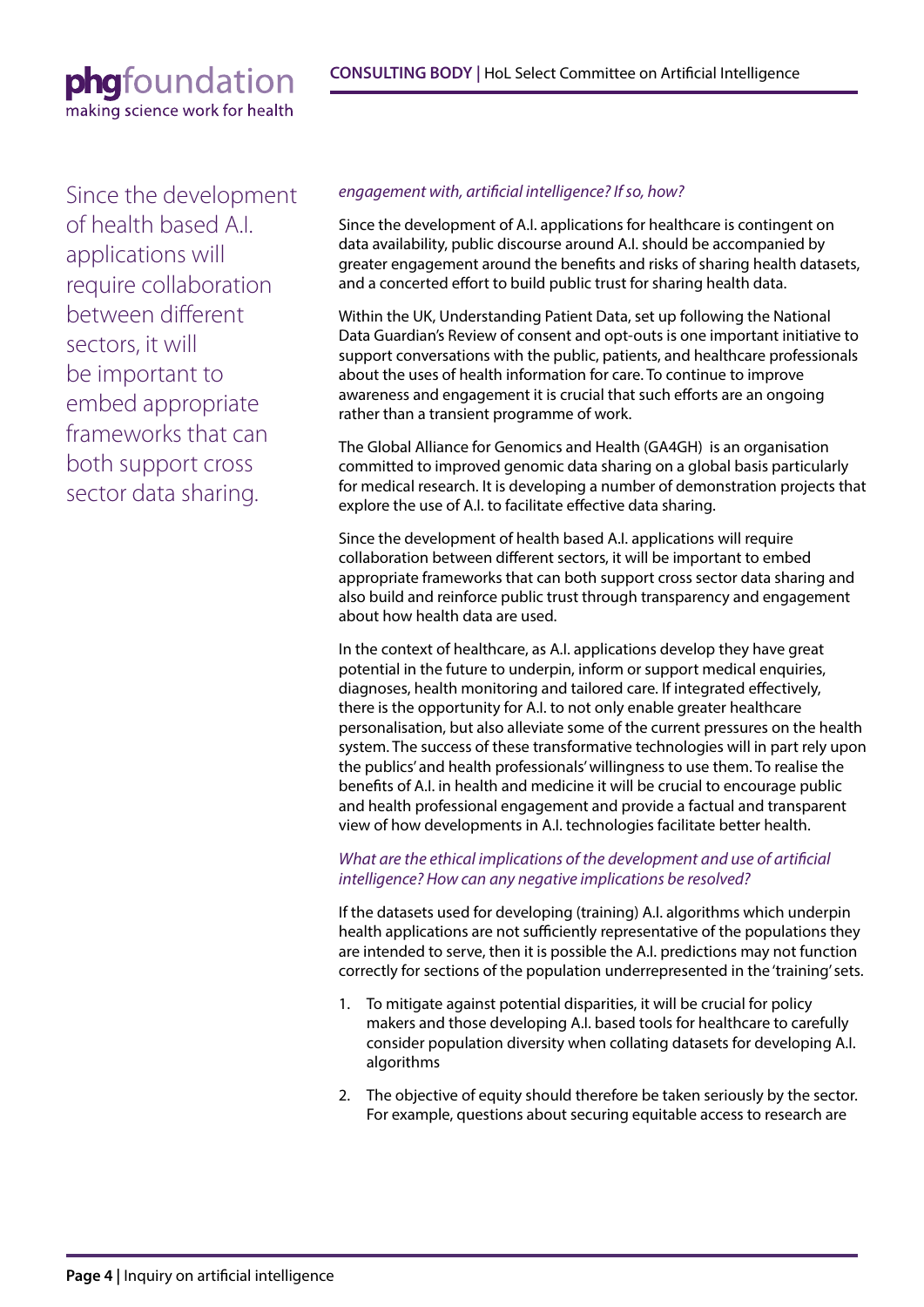> already included as part of the NHS research ethics review process, and could be replicated within this sector.

It is possible that issues of liability may arise if incorrect health / medical predictions are made based on tools underpinned by A.I.

There is currently a lack of clarity in the literature surrounding who will be liable for errors made through use of A.I. tools. Such errors will be inevitable, especially at early stages of development. Mechanisms will need to be developed which address this problem. For example, extension to existing NHS Indemnity could be employed (where the NHS adopts liability for negligent acts of professionals employed or owing a duty of care), or something similar adopted whereby the risks to users is shared between the manufacturer and the health service.

Since the A.I. approaches can reveal novel insights within datasets, mechanisms for dealing with incidental health findings may be necessary.

- 1. There is considerable debate about the extent to which use of novel technologies such as whole genome sequencing creates an ethical obligation to actively search for additional clinically actionable findings and/or to validate and treat any unsolicited incidental health findings that may arise through use of these technologies.
- 2. Similar challenges are likely to arise in the context of A.I. Thresholds for reporting potentially actionable findings will need to be identified; validation and reporting obligations evaluated; pathways clarified; and funding secured.
- 3. If these technologies are used by health care professionals, there will also be a need to assess how these technologies impact upon existing professional duties and responsibilities (both ethical and legal). If technologies are used for self-testing, then routes for further advice/ action need to be clearly articulated.

#### *In what situations is a relative lack of transparency in artificial intelligence systems (so called 'black boxing') acceptable? When should it not be permissible?*

In the health sector, recent regulatory changes will necessitate increased transparency, particularly where algorithms are used for diagnosis or risk prediction. We welcome these changes to the extent that they ensure that such algorithms are used in ways that are safe and effective for patients and consumers.

Some A.I. algorithms are already regulated under the EU In Vitro Diagnostic Devices Directive 1998, but the scope of regulation will increase pursuant to the EU In Vitro Diagnostic Devices Regulation (2017) which comes into force in May 2022.

Under this Regulation, standalone medical software used for certain purposes will be regulated as IVD devices, and in order for them to be

The Information Commissioner's Office has powers to prepare appropriate codes of good practice and we suggest that guidance could be developed to clarify what constitutes best practice when processing data, including specific guidance for transparency/ accountability.